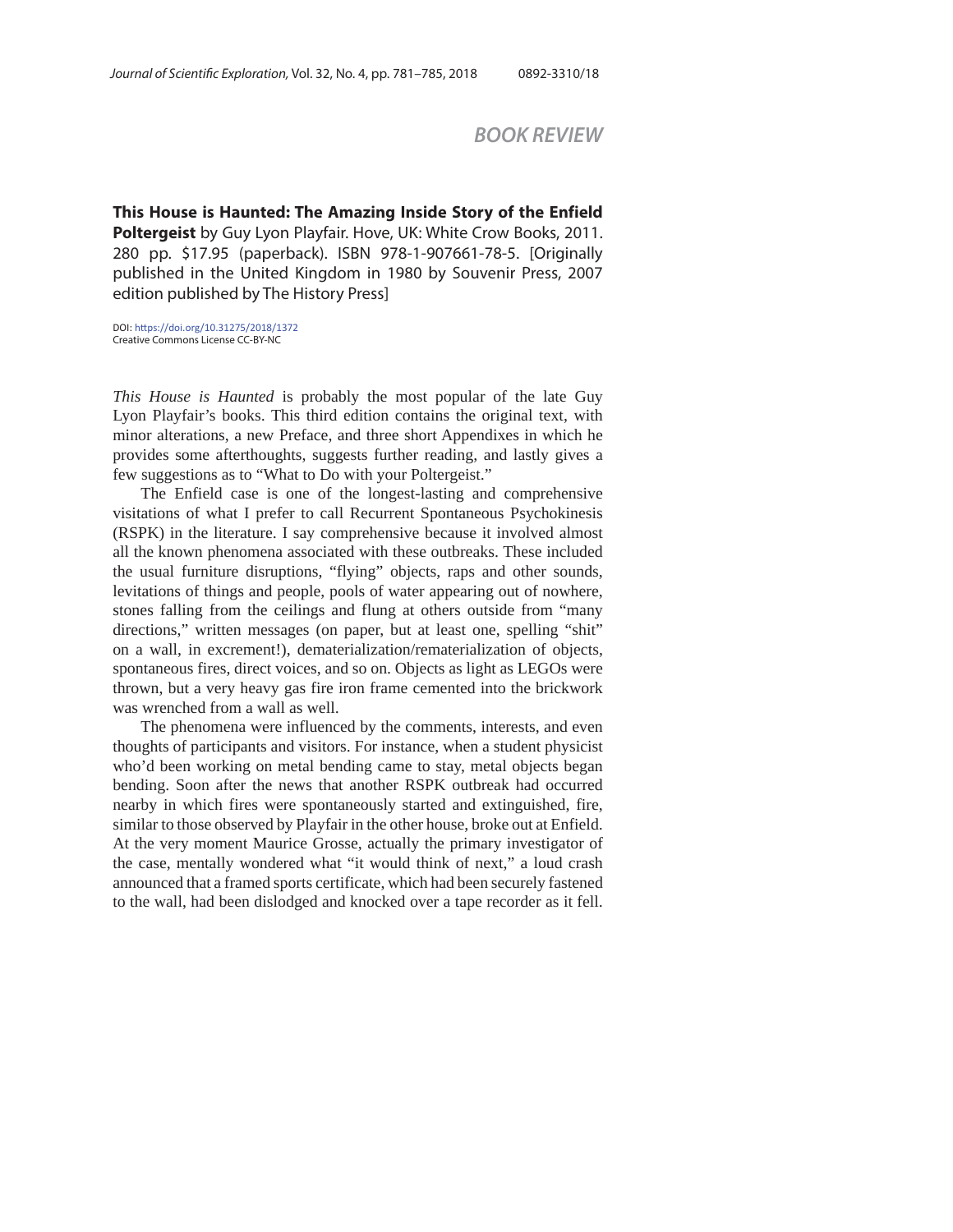Oh yes, and as in many investigations of psychokinetic subjects, recorders and other devices often malfunctioned.

Maurice Grosse, an inventor and design engineer, had recently tragically lost his daughter, Janet, in an accident, and he and his family had experienced some odd occurrences at the time that caused him to wonder if she somehow had survived physical death. He had a lifelong interest in psychical phenomena, and, in my opinion from what I've gleaned from the information in the book, had some, perhaps latent, psychic/psychokinetic ability himself. He applied for membership in and was admitted to the Society for Psychical Research.

When the call came in to the SPR asking for an investigator to look into the Enfield case, Grosse eagerly and quickly accepted it. The house was occupied by a Mrs. Harper and her four children: Jimmy, 7, Peter, 10, who was often away at boarding school, Janet, 11, and Rose, 13. It was suspected at first that Janet, who had the same name as Grosse's deceased daughter, was the focus of the activity, but as the phenomena progressed it seemed more likely that Rose and Mrs. Harper were also involved. Gross spent nights in the house and was kept busy by a dizzying variety of incidents including Janet's chair being balanced atop her bedroom door. When Playfair realized what a difficult and demanding situation Grosse was up against, he volunteered to help in the investigation.

Over the next two years, the phenomena increased in scope and intensity. Although both investigators expressed an awareness that the mayhem might be caused by repressed anger in this rather dysfunctional family, whose father had left them and whose periodic visits to deliver alimony or child support seemed to arouse only resentment, they, especially Grosse, maintained and pursued the belief that these anomalies were being perpetrated by spirits. (For example, Grosse says, "The thing knows they're coming . . ." or "It threw Janet off the chair" rather than "Janet was thrown from the chair.") Of course, the family, it seems, adopted this attitude as well. This belief conveyed by the researchers may have contributed to the unusual length of the outbreak. But with the mindset on spirits causing the PK rather than on living agents, both researchers seemed reluctant, especially Grosse, to look for psychological explanations, and seemed to be more interested in proving the reality of the phenomena than in uncovering the underlying psychological cause. Perhaps if it had been recognized and dealt with and explained to the family, the siege could have ended much sooner. Attributing the phenomena to spirits may have only given permission for it to go on.

At one point Janet was taken to a hospital for evaluation, and under hypnosis when asked who might be causing the trouble, she responded "me and my sister" because of "an increase in unhappiness." She related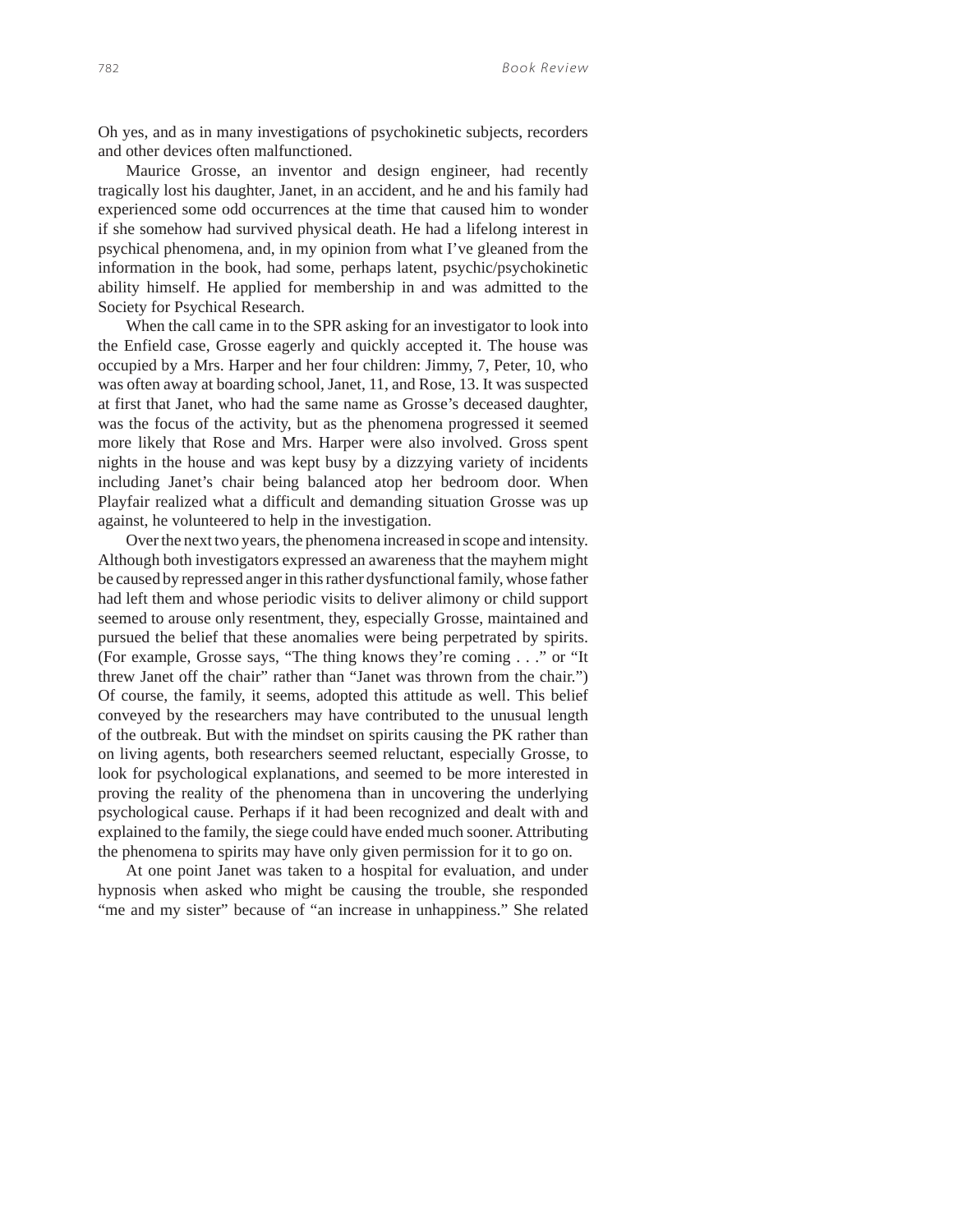that she and Rose were frightened by her estranged father and it was always worse after his Saturday visits. This might be Janet unconsciously feeding back under hypnosis what the psychiatrist wanted to hear, of course, but it seems a lot closer to the truth than the silly and unlikely spirit "messages" they "received."

That said, the fact that it did go on and evolved in many interesting ways gives us a little more insight into the psychic/ physical connections at work in such cases of RSPK. And to be fair, no pun intended, Playfair seems to waver between the "living agent" and "spirit" theories. He welcomed John Beloff and Anita Gregory in the hope



that they'd be able to help on the "psychological side," for he recognized that "poltergeist cases offer rare opportunities to study the interaction of mind and matter" (p. 113). Unfortunately, they spent only a short time at the house and they were able to contribute very little.

I found particularly interesting the role of Mrs. Harper in this case. She would often know when an incident was going to happen, even to predict it. She also seemed physically affected by the phenomena, e.g., when Janet bends a spoon her mother claims she feels a headache come and go "just as it bent." Another time, after a cardboard box filled with soft cushions was flung at Grosse hitting him on the forehead after he asked "Are you having a game with me?", Mrs. Harper told Playfair of a strange headache she almost always felt just before something like that happened. "It varies," she said. "If the 'thing' is hanging about, I get a throbbing sensation, and if it's going to be bad there's a sort of tight band across the front of my head. And then it will sort of go" (p. 72).

Late in the case when Janet was sent away to stay in a hospital, Janet opined that nothing would happen there because she was "on her own." "The power can't build up 'cause there's no one else to help build it up . . ." (p. 246). Playfair admits: "She and her mother seemed to understand instinctively that the overall family situation was what had caused, or at least helped, the trouble to start" (p. 247).

There was so much obvious anger, aggression, and violence demonstrated, not only in the flinging of objects and excrement, but in the deaths of a fish and a bird, as well as self-punishment especially directed at Janet, that I would have thought that more could have been done to examine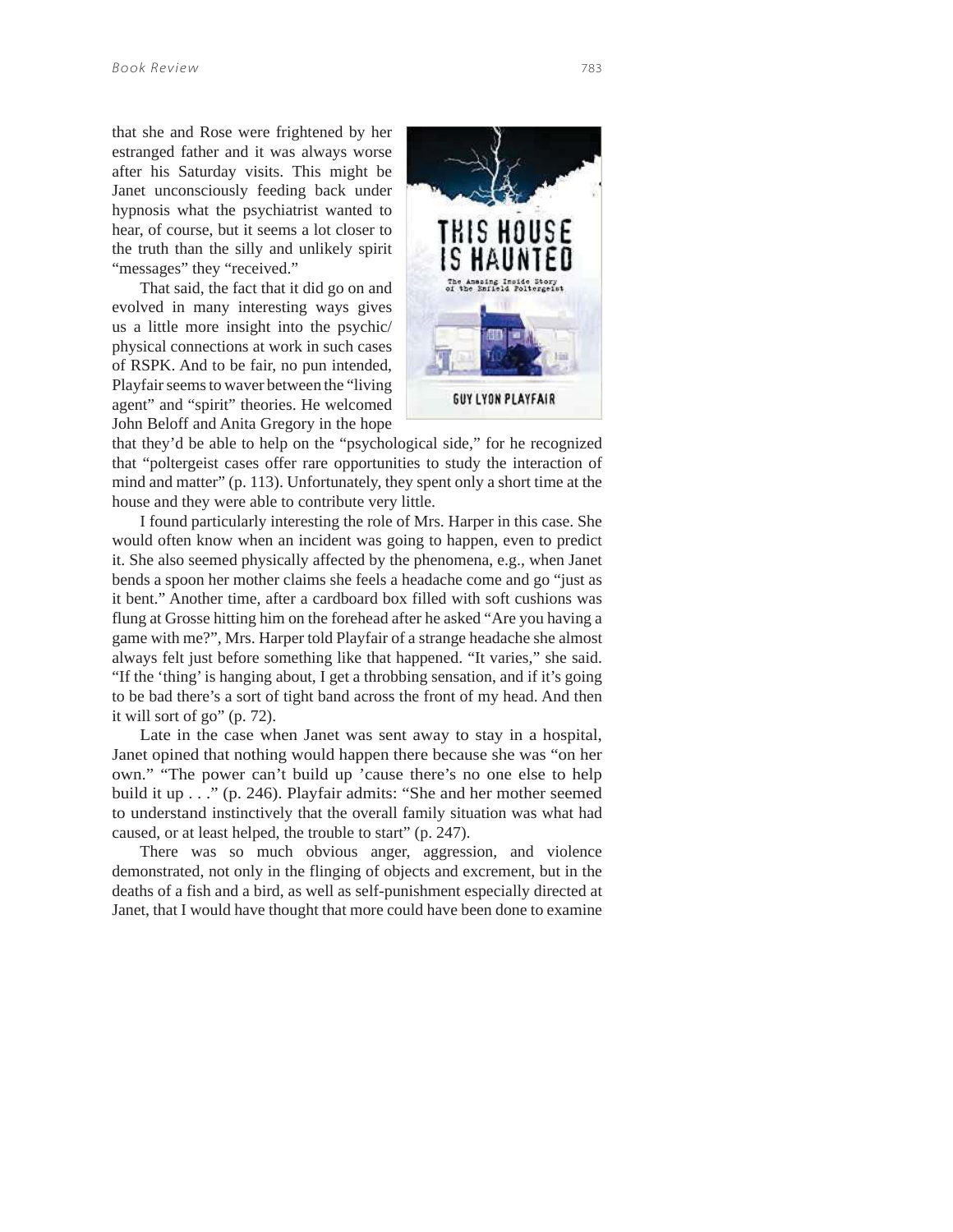the mental–emotional problems of the family. Again, I think progress in this respect was hampered by the underlying resistance of both investigators to abandon their spirit theory.

As in several cases in the literature (see, e.g., Owen 1976, Owen & Sparrow 1977, Pilkington 2006) in which, following experience with macro-PK, phenomena begin to occur to participants outside of the usual setting, strange things started to happen to Grosse in or near his own home. His car engine revved up and down for no apparent reason, he heard footsteps and other sounds in his house, and finally he experienced what Mary Rose Barrington has termed "JOTT" or "jottles," i.e. the phenomenon of objects disappearing and later reappearing, or just vanishing for good (Barrington 2018). The day after Grosse checked his wife's jewels for insurance purposes, particularly noting a valuable diamond ring especially precious to her because it had been her mother's, the ring disappeared. It was always kept in a dressing table drawer. Of course they searched for it extensively and after six weeks Grosse reluctantly reported it missing to his insurance company. The following morning the ring reappeared in the same drawer from which it had vanished.

Grosse speculated that his late daughter ("*my* Janet") could be responsible not only for the ring episode but also for drawing his, and Playfair's, attention to Enfield. This search for a connection to his daughter and his desire to have some "proof" of an afterlife I believe strongly influenced his attitude toward the case.

Having had no success with the psychologists they had consulted, who unfortunately seemed to know nothing about the psychological dynamics involved in psychokinetic phenomena, they brought in still another medium who, with the help of his guide "White Cloud" (in the best traditions of British mediums, a so-called "red Indian"), put on quite a show of talking to resident spirits and so on. But he told Mrs. Harper and the girls that they had the ability "within themselves to stop all these things." Before he left he gave them some contact healing, placing his hands on their heads and spines. They said they felt the heat coming from his hands, and following his visit the family actually experienced some peace for a short time, but despite Playfair's and Grosse's suggestions that the troubles were over, the phenomena started again after a few weeks.

The last medium who was brought in was interesting in that he strongly sensed Grosse's daughter Janet, who would have been 24 years old.

The "revelation" put the two investigators back onto the spirit explanation, which I think fogged their thinking despite the fact that this medium, when asked how to stop these outbreaks, replied, "Cure the people in the house" (p. 249).